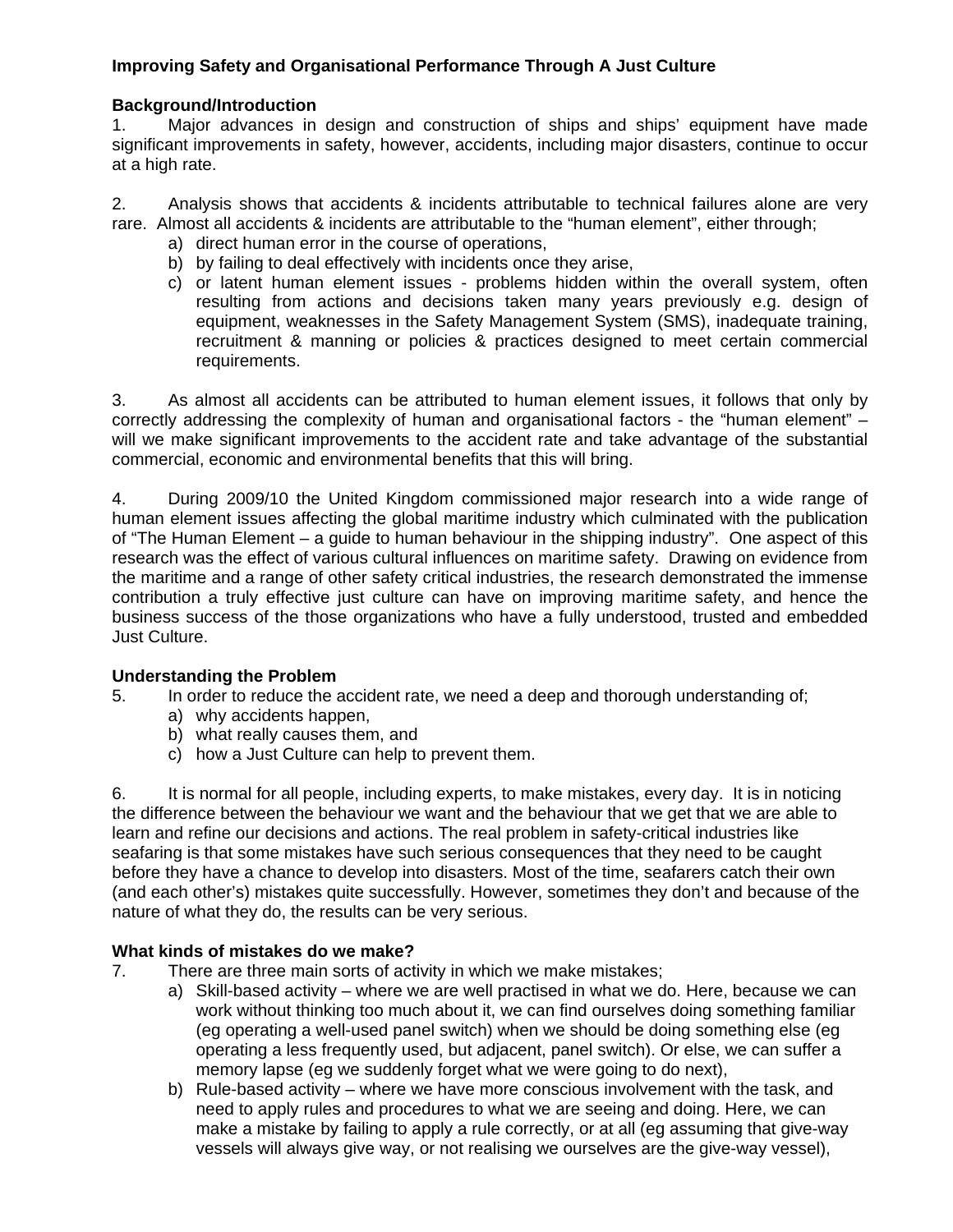c) Knowledge-based activity – where we must have even more conscious involvement with our task (eg where we are attending a fire and must make decisions in novel circumstances). Here, the kind of mistakes we make are often to do with the way we make sense of the situation. Decisions based on wrong interpretations of complicated or ambiguous information are usually the result of insufficient training or experience, or bad communications.

8. There are a number of factors that increase the likelihood of mistakes. Some of these factors operate at an individual level, while others are organisational.

## *i. Individual influences on mistake-making;*

- a) Inadequate rest or high stress levels Fatigue and stress reduce attention, concentration and response times,
- b) Insufficient training and experience Poor training or lack of experience may result in attempting to do tasks with insufficient knowledge or else a failure to prevent a dangerous situation developing,
- c) Lack of investment in training and structured experience also contributes to a poor safety culture by sending strong signals to the workforce that they are not valued,
- d) Inadequate communications Successful communication is not simply a matter of transmitting messages clearly. It entails empathy on the part of the messenger to assure the listener's readiness to hear, and active listening on the part of the hearer. Much communication depends on both parties' ability to make sense of the situation they share.
- *ii. Organisational influences on mistake making;* 
	- a) Inadequate time if there is not enough time to get everything done, we look for ways to be more efficient at the expense of thoroughness. We are also likely to experience high workload levels, which increases stress levels and accelerates fatigue.
	- b) Inadequate design poor design of equipment, user controls and interfaces, or work procedures, increases workload, response times, fatigue and stress levels. It may also promote the invention and use of dangerous short-cuts,
	- c) Inadequate staffing if the numbers of people fall short of what is required to carry out a task, then workload, fatigue, stress levels and sickness are increased, short-cuts are taken and the safety culture is compromised by demotivation, low morale and absenteeism,
	- d) Management efficiencies (in the form of staff cuts) often result in unsafe working efficiencies (in the form of short-cuts), a decrease in thoroughness and an increase in the number of mistakes, all made worse due to fewer people having less time to prevent those mistakes developing into something worse,
	- e) Inadequate safety culture the most influential source of a good safety culture is the seriousness with which senior management approaches it via training, staff investment and the implementation of work processes that accommodate the time that safe practices take.

9. Workforce mistakes increase not just because of the absence of this investment, but also because of the meaning people attach to the absence of the investment by their senior management.

Unfortunately, these same factors also increase the likelihood that any mistakes will lead to serious consequences. This is because the factors also interfere with the ability to recover from mistakes once made;

- a) For example, the same fatigue that prevents a watchkeeper spotting a collision course can also interfere with their subsequent response to the emergency situation that develops. Often, the factors help a series of mistakes combine to make a bad situation even worse,
- b) For example, a design flaw in an instrument panel made years before might combine with an engineer's tiredness, their preoccupation over difficult personal circumstances,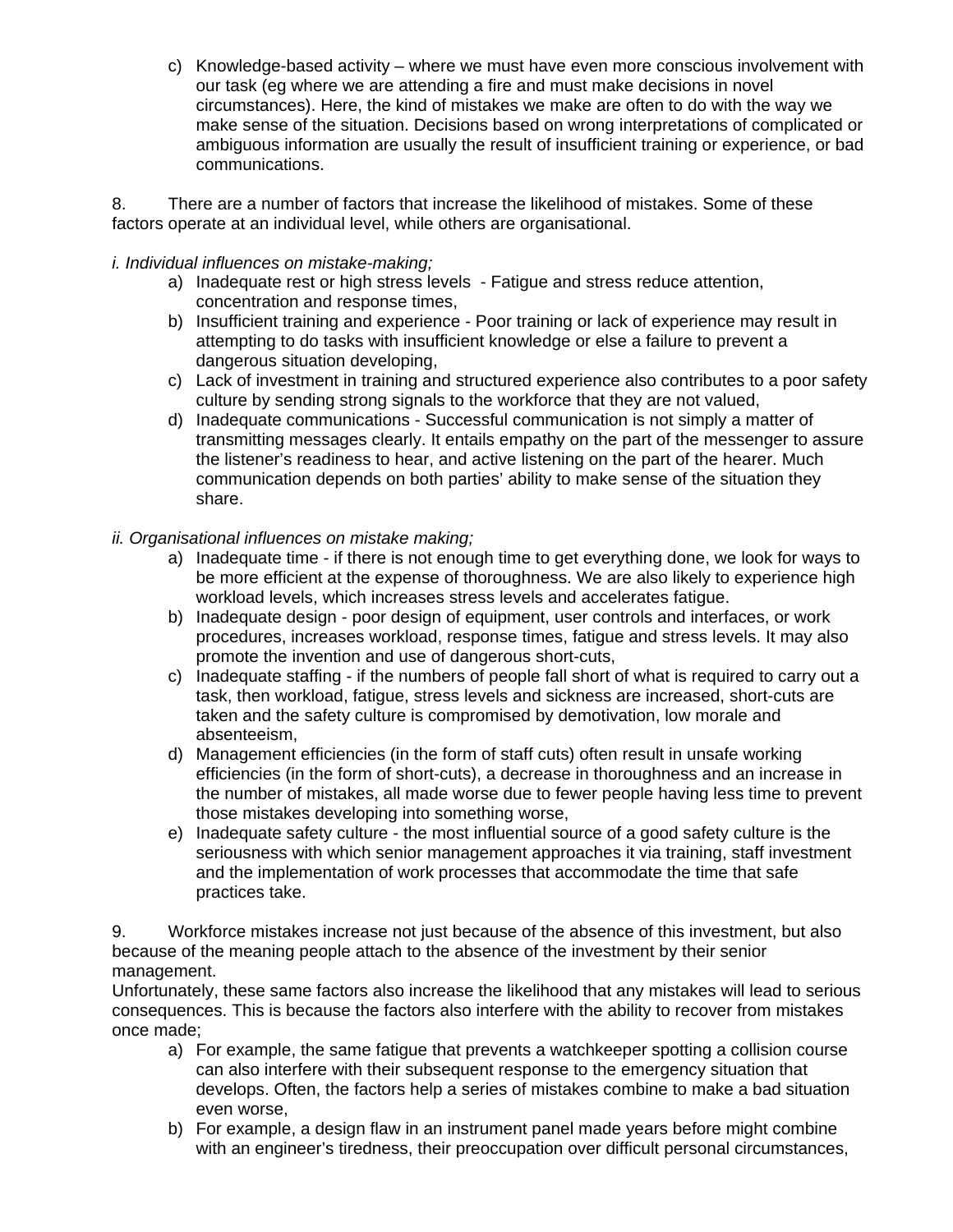and their insufficient training with the panel to produce the selection of the wrong setting, or an incorrect reading at a critical moment.

10. There has been a great deal of research on human error and catastrophic accidents in several safety-critical industries besides maritime (eg nuclear, air, road, rail, defence). A universal finding is that it is combinations of multiple adverse circumstances that create disastrous outcomes. **It is not human mistake-making that is the problem, so much as the existing conditions and history of the organisation in which it occurs.** 

## **How can we stop mistakes from becoming disasters?**

- 11. There are two distinct approaches to this question:
	- a) One is traditional and assumes that the things that happen are in principle predictable and are due to cause and effect,
	- b) The other has become much more important recently and assumes that many of the things that happen emerge unpredictably from the behaviour of complex systems.

## **The traditional view - things happen due to cause and effect**

12. This is still the dominant way of thinking about mistakes and accidents in our modern world. It is based on the apparent obviousness of cause and effect. It is possible to look at the mistakes listed for any disaster and interpret them as a complicated series of causes and effects that interacted over time to inevitably result in the catastrophe that happened.

13. In this view, when disaster happens (or when we can imagine it happening), it seems correct to root out and fix (or pre-empt) the causes that might have bad effects. So, accident investigators use *root cause analysis* techniques to discover primary and secondary causes. Meanwhile, organisational safety specialists perform risk assessments to try and avert any dangerous effects of work procedures. The results of accident investigations and corporate due diligence are typically enshrined in rule books and methodology statements that grow bigger every year. The logic of this approach is to get to a point where all the possible sources of error have been eliminated or covered by a rule or procedure that will prevent them from occurring. There are four problems with this approach;

- a) Efficiency usually wins Where rules and procedures collide with the need to be efficient due to economic considerations, we find ways to work around them. The more thorough the rules and procedures are, the more efficiencies will be found, subject to the risks perceived,
- b) Behaviour drifts towards danger If the efficiencies that we use to meet our schedules and targets do not result in an accident over a long time, the organisation may drift – often unnoticed – towards and across safety limits. This is sometimes referred to as complacency. However, labelling it as such and issuing warnings about it is highly unlikely to challenge those of us who, as far as we are concerned, are operating within acceptable levels of risk,
- c) Mistakes are invisible when they are made An error is usually only noticed or labelled as such when it has already contributed to catastrophe. Before that, it is simply one of many actions or decisions made as part of the smooth, efficient flow of workplace activity,
- d) Accidents keep happening anyway However explicable accidents are seen to be in terms of causes and effects after they happen, the fact is, nobody saw them as such at the time. Furthermore, despite all we have learned from cause and effect analysis, huge and costly maritime disasters are still occurring at the rate of nearly one a week, not to mention the thousands of accidents in which seafarers lose their fingers, limbs and livelihoods and their employers lose their expertise, reputations and viability.

14. In fact, each of these four problems are aspects of hindsight – the illusion that the world is completely predictable. It is a useful tool for historical investigators, but of no value whatsoever to anyone who is at the point of a decision. This is because when we are required to decide or act, we do not yet know the significance of our decision. Only history will tell us – or others – if our decision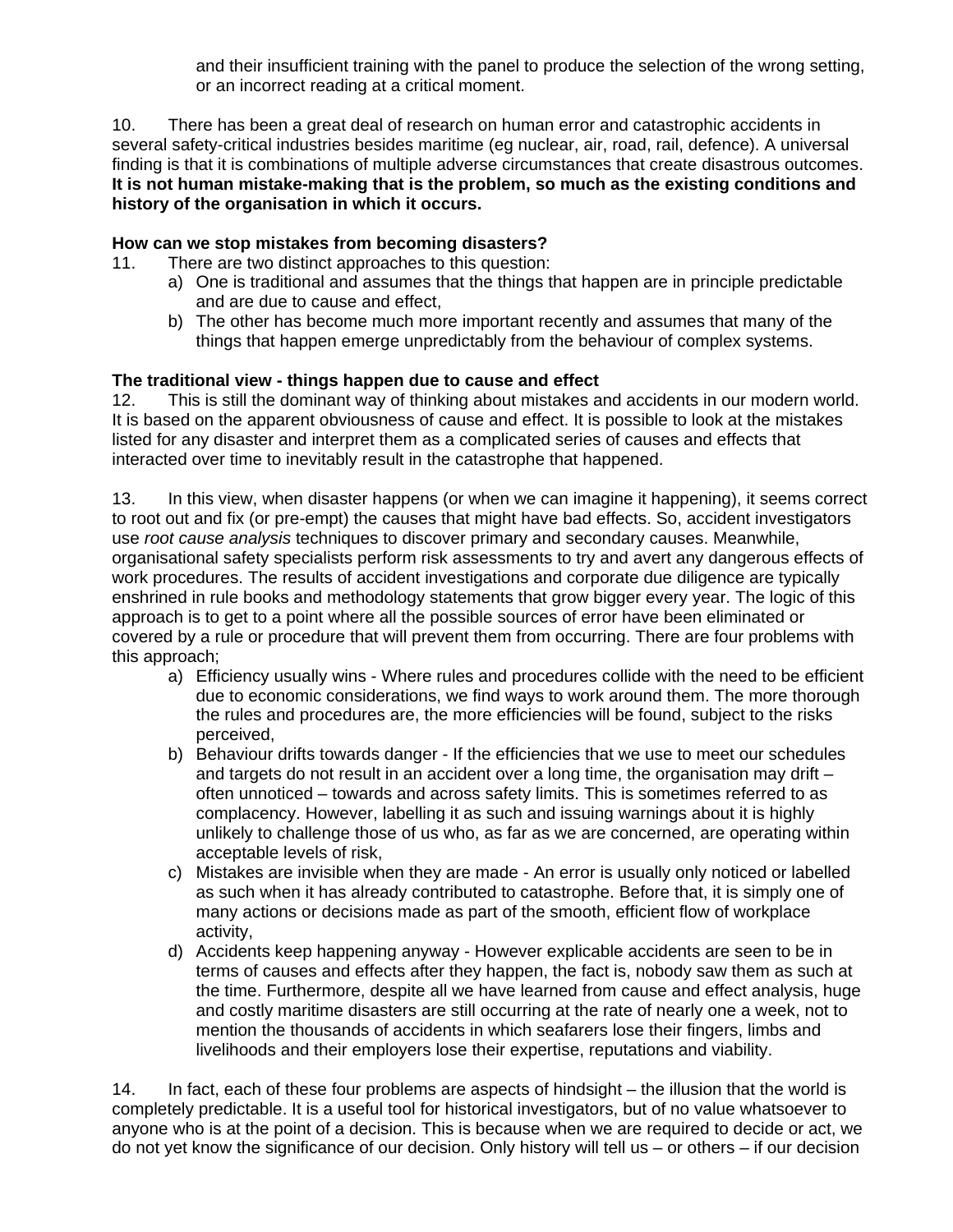will be interpreted as a mistake. At the moment of our decision we can only be guided by the sense we can make of our situation (based on our training, experience, and immersion in our organisational culture) and the risks we are willing to take.

15. Cause and effect analysis makes sense of history with the benefit of hindsight. It allows feedback to be gathered about the effectiveness of people's actions and to learn from those that can be re-classified as mistakes. However, when it comes to helping people in the live, real-time environment of the workplace, it is less than adequate, and may actually be a hindrance. This is because a rule created to prevent the repeat of a past mistake is rooted in the circumstances that generated that mistake. If those circumstances are rare or do not occur again, the rule may be seen simply as an additional piece of bureaucracy that must be worked round in the interests of efficiency.

# **The modern, enlightened view - things happen due to complex system behaviour**

16. If the world is not completely predictable as a series of causes and effects, how can it be understood sufficiently well to stop serious mistakes in their tracks? Doing so requires a shift of view – driven by a number of observations about the way in which the world has changed in recent years (see Annex 1). This shift of view emphasises the world as a complex system of interacting, circular relationships. This is also known as systems thinking. It is out of these interactions that behaviour – both good and bad – emerges. This systems view brings into focus a number of important points relating to humans and the organisations they create;

## **a) Humans create safety**

In the systems view, people are not seen as sources of error so much as the creators of safety (see Annex 2). This view recognises that there will always be gaps in any system because designers and rule makers cannot envisage all situations and contingencies. This means that human operators must be given some degree of freedom to cope with the unexpected. In turn, this increases the need for the human operator to identify and manage the risks that arise,

# **b) Organisations are actually organic**

In the systems view, organisations are not static, and safety emerges continuously from the overall behaviour of an organisation's interacting components – including its people. Many forces, such as political or economic concerns, can cause an organisation to drift away from safety. A good safety record can promote complacency, allowing risks to grow unseen. Perhaps the most common threat to safety is when change in one part of an organisation's functioning unwittingly disturbs functioning in some other part of the organisation,

### **c) Organisations create the behaviour they get**

In the systems view, organisations are seen as operating within a commercial framework including shareholders, unions, financial institutions, competitors, suppliers, and so on. They also operate within a legal, regulatory and political framework – several such frameworks if they operate in multiple countries. Other influences include the range of social and demographic factors that contribute to the educational levels of new recruits, and the difficulties of recruiting, motivating and retaining staff. There is also the behaviour of the public, and the incidence of crime, terrorism, vandalism and piracy and much else besides. Last, but not least, the technology provided by an organisation also produces its own influences on the role, ability and expectations of its users, as well as the entire organisational culture,

### **d) Organisations get the behaviour they deserve**

This is because any given organisation (system) is capable of generating a range of outputs, all of which emerge from the interaction of its parts. In a healthy organisation, most of these outputs will be relevant and beneficial to the organisation. Sometimes, the emergent behaviour may seem surprisingly beneficial, eg when someone discovers a new and highly efficient way to accomplish an important objective. Sometimes, however, at the other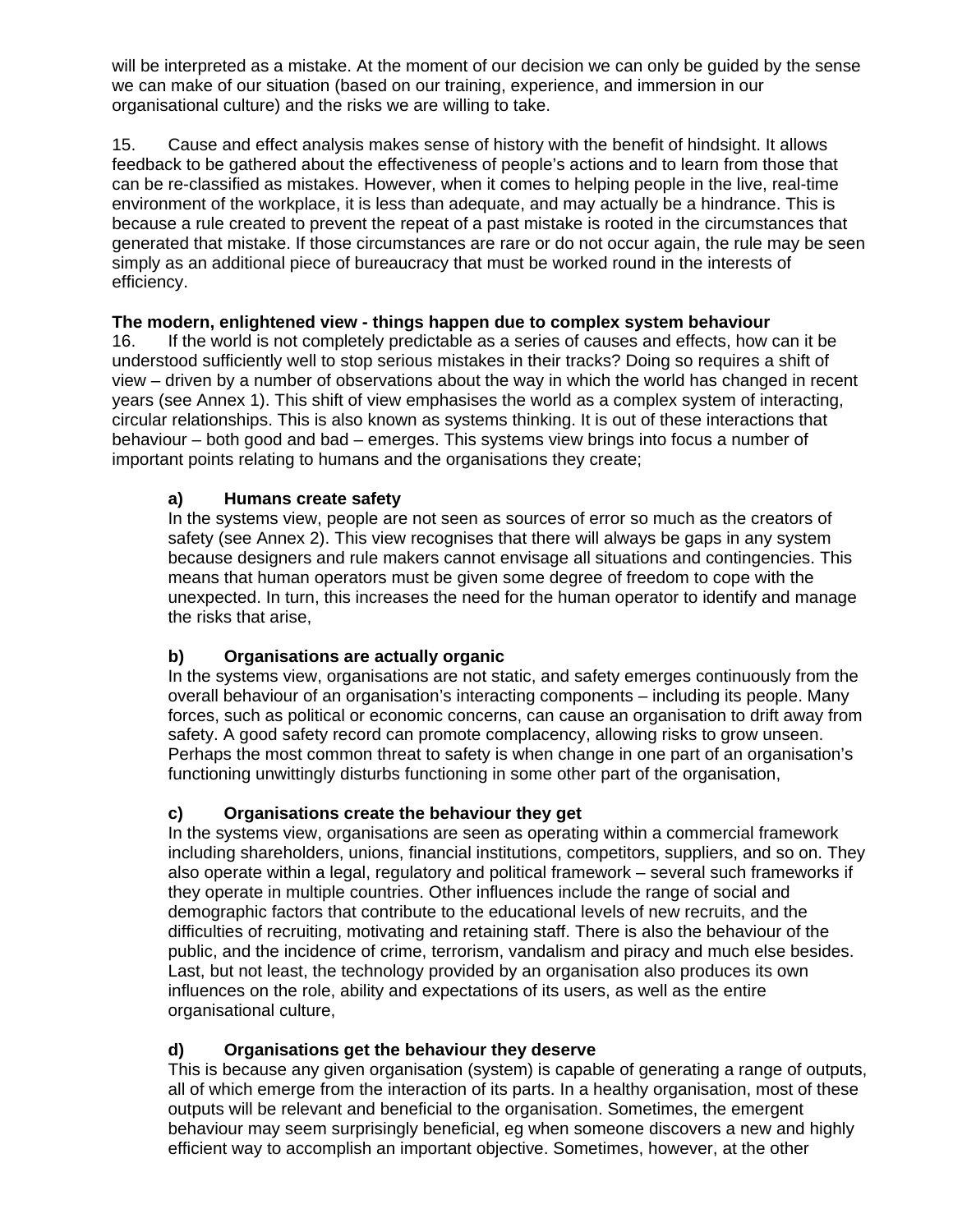extreme, the behaviour that emerges will turn out to be adverse, eg when an accident happens. In every case, the behaviour that emerges from an organisation is always within the range of its own natural variability. Both highly beneficial and highly adverse behaviour should be expected: they are two sides of the same coin.

## **Protecting organisations from things that happen**

17. Rules and procedures are designed to limit system variability. If they are followed, they may help to avert accidents up to a point, but they also prevent beneficially novel behaviour from emerging too. As maritime organisations, their people and their technologies become more complex and more tightly bound together with each other, the potential for unpredictable adverse behaviour with devastating knock-on effects also increases. At the same time, the increasing number of rules demanded by the traditional cause-and-effect view not only becomes less and less effective, but also becomes counter-productive as people search for more efficient ways through the bureaucracy.

18. Recent research into the resilience of some safety-critical organisations has revealed some of the reasons why the more successful ones have far fewer accidents than they should. Here are three reasons with particular relevance for the maritime industry;

- a) Expertise must be developed, retained and exploited. In the face of pressure for greater efficiencies, people at all organisational levels work hard to understand the routes to failure and to develop alternative strategies, while all the time creating and maintaining whatever safety margins they can. Central to their success is the depth of their expertise. It permits them to read complex situations, project into the future, and to follow timely and effective courses of action. Organisations that fail to invest in developing such expertise, or that fail to protect their experts from the legal and corporate consequences that flow from the decisions they took in good faith, will ultimately fail economically. The experts will leave as soon as they perceive the risk to them is too great. For example, one reason why it has become increasingly common for Masters to get shore jobs as soon as they are qualified is to avoid potentially serious criminal charges should they make a mistake,
- b) Organisations must pay attention to their 'fault lines'. Assessment of the risks of operational error or adverse events often miss the point that the real risk to safety critical operations is in the interfaces – the natural fault lines – between an organisation's different parts. These include the 'fault lines' between training and practice; managers and operators; designers and users; shipowners and crews; officers and ratings; efficiency and thoroughness. Focusing on the real risks is one challenge. Another, is knowing how these risks are changing over time and, in particular, how far the organisation is drifting towards dangerous levels of behaviour. Many maritime organisations collect data on accidents and near misses. However, most then analyse this data for 'missing' rules rather than to optimise interfaces or detect and correct dangerous drift,
- c) Decision making must be based on systems thinking. All safety-critical industries are formed of different organisations which must interface successfully. In the maritime industry, these include shipbuilders, shipowners and managers, Masters and crews, port authorities, flags, insurance clubs and so on. In the absence of applied systems thinking, organisational decisions are taken that are locally optimised (ie too narrowly-focused on a small part of the problem) at the expense of global effectiveness. There are countless examples of this in the maritime industry – mostly driven by apparent opportunities to save money in the immediate future.

19. It is clear that it is normal for us to make mistakes. It is also clear that wider organisational factors play a huge part in helping to create our behaviour – including our mistakes. These twin realisations have allowed a new approach to safety management to emerge in recent years. **The key insight has hinged on the need for safety critical organisations to shift from a blame culture to a 'Just Culture'.**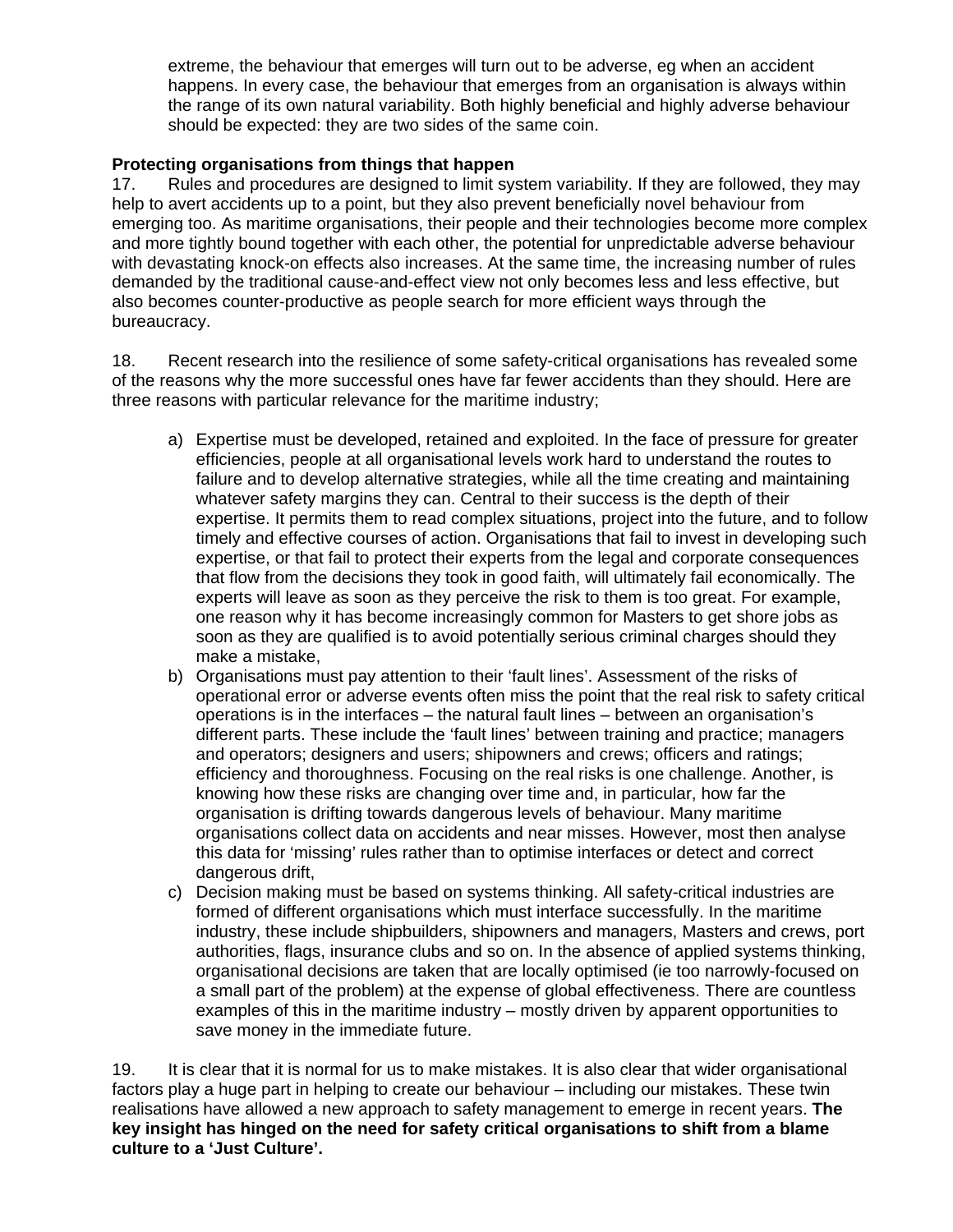## **Towards a just culture**

20. A 'Just Culture' is founded on two principles, which apply simultaneously to *everyone* in the organisation;

- a) Human error is inevitable and the organisations' policies, processes and interfaces must be continually monitored and improved to accommodate those errors,
- b) Individuals should be accountable for their actions if they knowingly violate safety procedures or policies.

21. Achieving both of these two principles is enormously challenging. The first principle requires a reporting system and culture that people can trust enough to make the necessary disclosures. Their trust develops out of the way the second principle is implemented – specifically from the way in which the organization defines, investigates and attributes accountability for whatever its staff disclose.

### **How should accountability be assessed?**

22*. Honest mistake or negligence*? - For the purposes of assessing accountability, many professions try to discriminate between mistakes which are 'honest' (eg due to lack of training or experience) or 'negligent' (eg due to lack of diligence or attention). Unfortunately, there is a problem with 'negligence' since, as we have seen, there are many organisational reasons for an experienced person's deliberate rule-breaking or distraction at a critical moment. In the end, the line between the two turns on who draws it – and for what reason.

23. *Legal accountability* - A major problem in examining an incident in terms of its historical chain of presumed causes and effects is that the story often suffers from the powerful effects of hindsight bias. This bias results in the following;

- a) Causality is oversimplified,
- b) The 'obviousness' of the outcome is overestimated,
- c) The role of rule violations is overestimated,
- d) The relevance of information used (or not used) by people before the incident is overestimated.

24. When a legal approach is used to investigate 'negligence' cases, the outcome is almost never 'just', and safety usually suffers. The prosecution tends to fashion selected evidence into a simply understood story that is focused on the defendant, who ends up as an organizational scapegoat. This outcome produces fear and mistrust, discourages further safety reporting and drives unsafe behaviour underground. Criminalising honestly made professional error is entirely counter-productive.

25. *Organic accountability* - Accountability in a 'just culture' is assessed by investigating how actions and decisions made sense to each involved person at all levels of the organisation at the time of the incident, and what changes the organisation could consider to prevent them from contributing to a mistake again. Reporting is supported by debriefing programmes to help cope with trauma. Investigations are conducted by expert practitioners who have deep knowledge of the technical demands of the incident and are schooled in hindsight bias. Techniques such as 'substitution' may be used in which experts can mentally place themselves in the incident to decide what they would have reasonably done. The different perspectives may then be assembled into a 'mosaic' to form a rich picture of the incident. Note, however, that no-one had this picture at the time of the incident, and it is only useful to help consider what systemic changes might be necessary.

### **What are the aims and benefits of a 'just culture'?**

26. 'Just Culture' programmes have been initiated in many safety-critical organisations, including maritime organizations, a number of aviation authorities and the health sector. These programmes usually describe a journey or ladder, together with supporting tools designed to change the safety attitudes of the entire workforce. The journey is typically depicted as moving through a number of organisational approaches to safety. This may start with the 'pathological'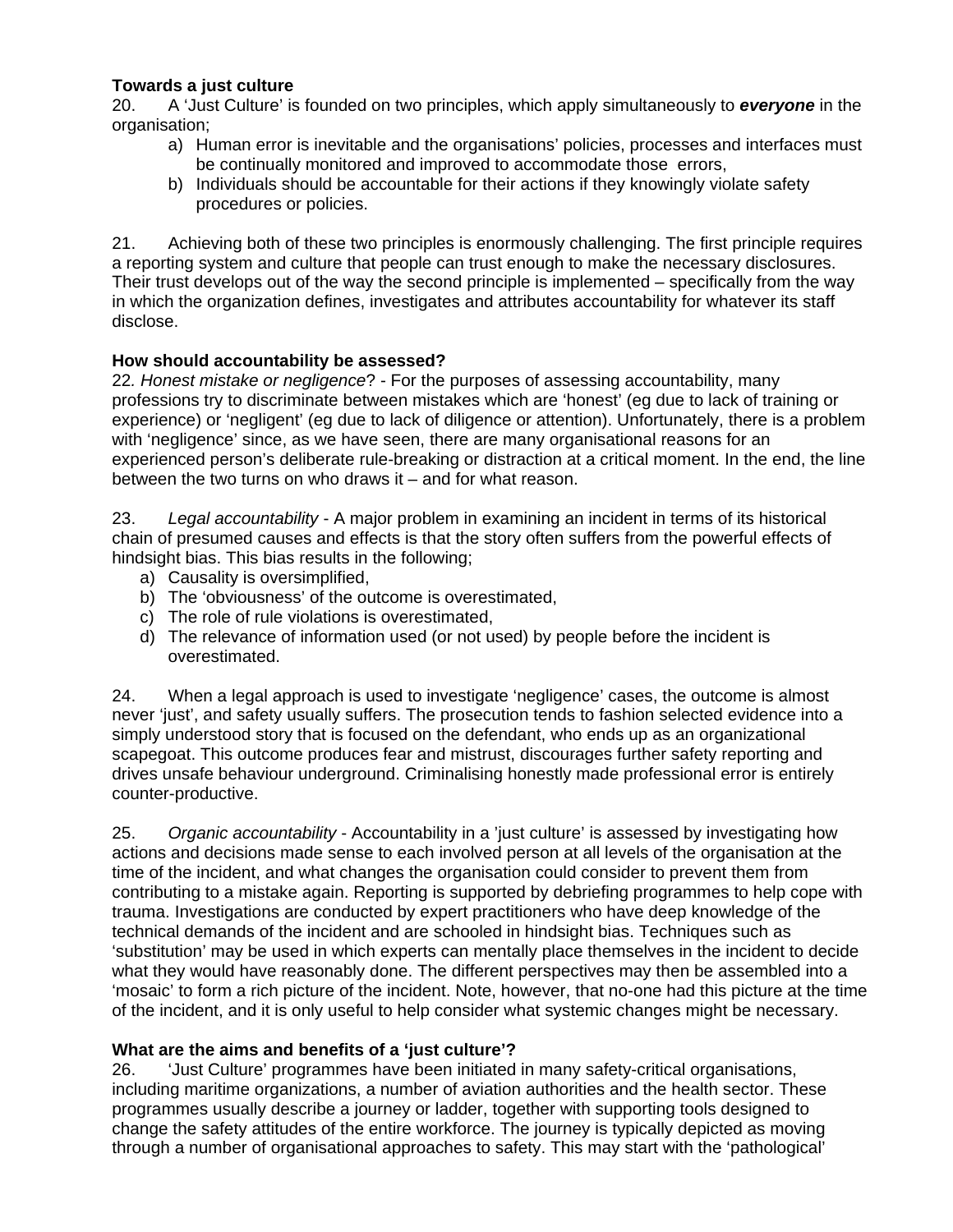stage, where people don't really care about safety at all and expect someone to get fired if there is an accident. At the end of the journey is the 'generative' stage where people actively seek information, and failures lead to far reaching reforms .The following benefits of a 'just culture' are anticipated;

- a) Increased reporting of unsafe incidents and accidents –including trends that indicate future problems developing,
- b) Increased trust between all levels of the workforce which accelerates the organisation's journey towards greater safety maturity,
- c) Decreased actual numbers of adverse incidents and accidents
- d) Decreased operational costs due to safer behaviour, higher workforce motivation and morale, and increased productivity.

# **What are the problems in developing a 'Just Culture'?**

27. The journey to a 'just culture' involves some difficult challenges. Research carried out in several safety-critical industries shows that a central task is designing an incident-reporting system and integrating it with a process for assessing individual accountability across the whole organisation. The new reporting system may be quite different from any existing incident reporting system.

28. Another key task is the design of a series of easy-to-use diagnostic and reflective tools. These help the workforce – at all organisational levels – understand where they are in the journey, together with the nature of the gaps between their current attitudes and behaviours and those they need to acquire. Tools are also needed to support the acquisition of the required behaviours. For example, it should be aimed at improving the following;

- a) Operator and manager behaviour,
- b) Safe working,
- c) Supervisory behaviour,
- d) Rule-breaking,
- e) Situation awareness,
- f) Understanding and assessing personal risk,
- g) Making change last,
- h) Seeing yourself as others see you,
- i) Understanding own organisational culture.

29. It is no accident that the same qualities that make us human are also the main focus of enlightened organisations' recognition that their employees need to work together equitably within a culture that is judged to be 'just' by all.

### 30. Further details can be found in the Annexes about;

- a) Annex 1 How is the world different now?
- b) Annex 2 Where is safety in people or in rules?
- c) Annex 3 Steps towards a just culture,
- d) Annex 4 The safety culture ladder.

### **Conclusion**

31. The conclusion of the research carried out by the United Kingdom is that a Just Culture is the essential component underpinning safety and business success;

- Business success depends on **managing risks effectively**,
	- to manage risks you need an **effective safety culture**,
		- to have an effective safety culture you need an **effective learning culture**,
			- for an effective learning culture you need an **effective reporting culture**,
				- which cannot exist without an **effective Just Culture**.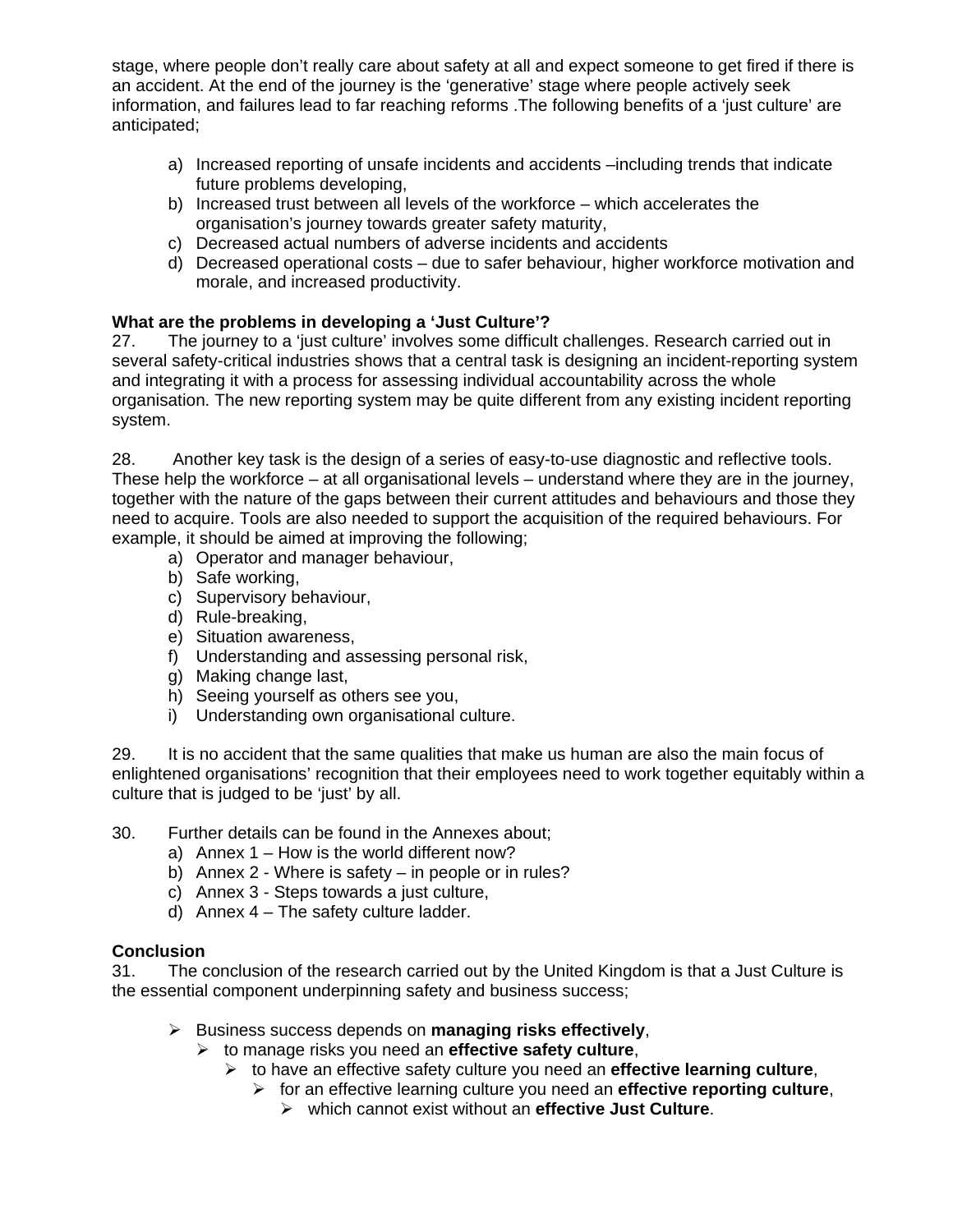#### **How is the world different now?**

- **•** Recent developments in our increasingly globalized world such as the world of shipping emphasise the need to see it more as a complex system of interacting, circular relationships rather than a linear sequence of causes and effects. What developments have produced this changed view?
- Rapid technological change Technology is changing too fast for managers and engineers to keep up. This is affecting all parts of the maritime industry, eg bridge automation and navigation systems, real-time global tracking and management of vessels by their landbased owners, and high-tech vessel design and operation (eg LNG tankers).
- New ways to fail Digital technologies create new kinds of failure and new kinds of accident. The traditional safety engineering approach of using redundancy to minimise risks does not work with (eg) computer systems where redundancy adds complexity and thereby actually increases risk.
- Bigger disasters The scale and expense of modern systems means that the human and financial harm resulting from accidents is becoming less acceptable. Learning from experience is not tolerable, and the emphasis must be on preventing even a single accident.
- More complexity The development of highly complex systems frequently means that no one person understands the whole system or has complete control of it. Furthermore, the circumstances of their use can never be completely specified and the resulting variability of performance is unavoidable.
- More serious knock-on effects Systems are increasingly tightly linked. This means a disturbance in one part of the system can have rapid, far-ranging and unpredictable ripple effects. It also means that many adverse events cannot be attributed to breakdown of components, but may be the result of unexpected combinations of performance variability that is essentially normal. In this view, adverse events are simply the other side of the coin from equally unexpected but beneficial events.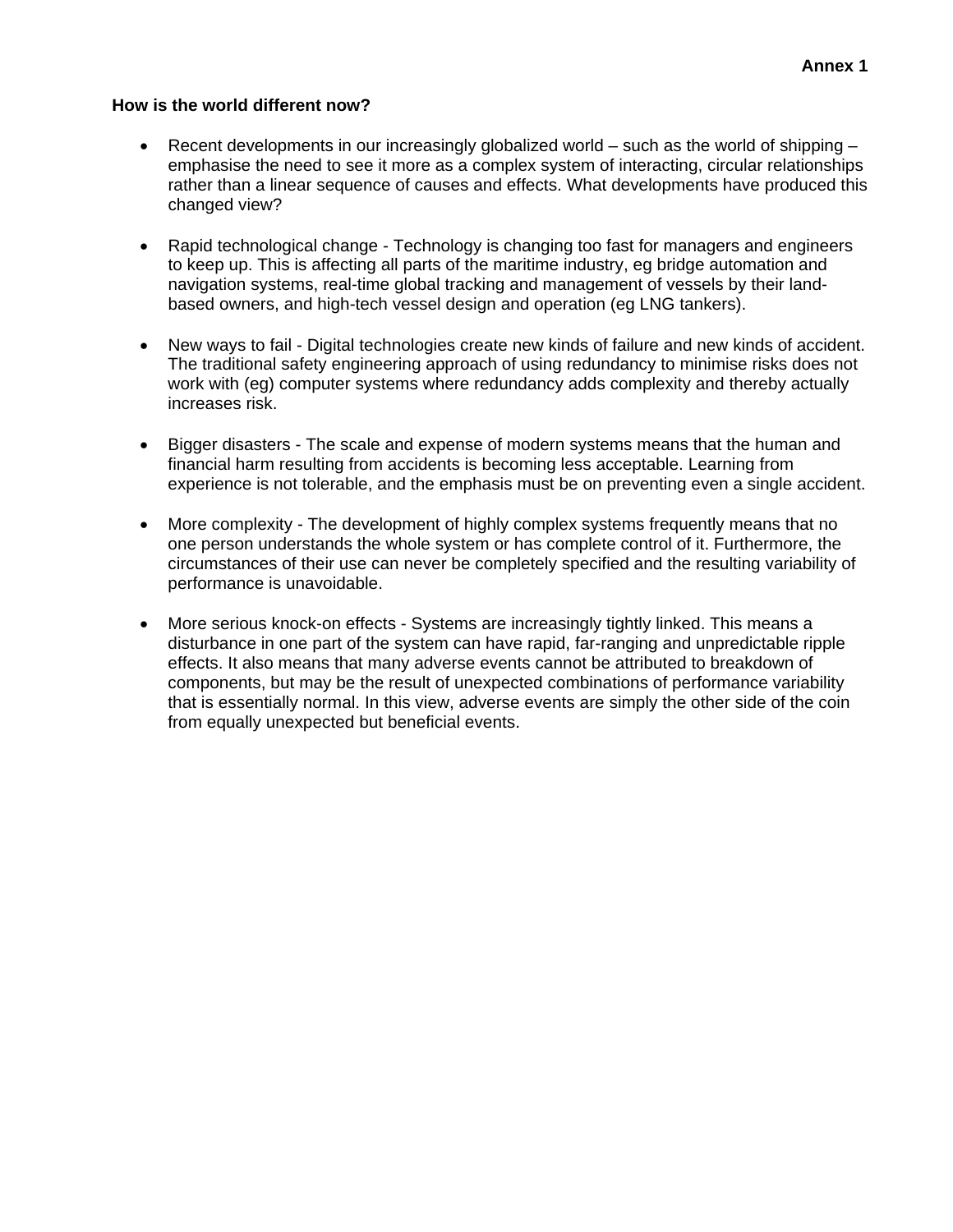#### **Where is safety – in people or in rules?**

Traditionally, increasing safety rules and procedures seems a reasonable way to increase safety. After all, if safety is enshrined in a framework of rules that is erected around us, this provides a means of recognising unsafe behaviour and enables consistent training to measurable standards. But the framework also locates safety outside people, shaping their behaviour, constraining it to flow one way rather than another. When reality inevitably pokes through and injures someone, the usual response is to plug the hole with another rule. The ever more detailed lattice creates an ever greater training (and regulation) task, and increases the rigidity of the behaviour it constrains.

By contrast, Morel's recent study of fishing skippers confirmed earlier French Air Force findings about pilots that safety is self managed. Safety is a component of decision making (and risk taking) that resides inside people as part of their expertise. The study showed that skilled people with clear goals in high-risk situations constantly present themselves (and their colleagues) with new challenges. Their decisions to do so are based on their sense of their own ability to anticipate the real risks, and their confidence in managing surprises. Indeed, part of their decision making is driven by the need to further refine and calibrate their judgment by exposing themselves to risk. Observers of fishing skippers and fighter pilots would readily agree that their behaviour is not overly constrained by prescriptive safety rules. If it was, they could not function.

Morel's analysis underlines safety as an emergent property of a person's task performance as they engage with their environment. Over time, their developing expertise becomes better tuned to the real risks of the job. Of course it is the case that some external safety guidance must be available. If there were none, people would have to repeatedly and independently invent their own safety goals and standards, leading to inconsistency and avoidable accidents. Potential for an effective compromise between the two positions of constraint-based safety and self-managed safety lies in the concept of goal-based rules. Here, principles and standards are set, but the means for achieving them is left to the natural human strength of adaptable expertise operating, as it must, in dynamic and uncertain environments.

*Sources: Morel (2008) and Earthy & Sherwood Jones (2006)*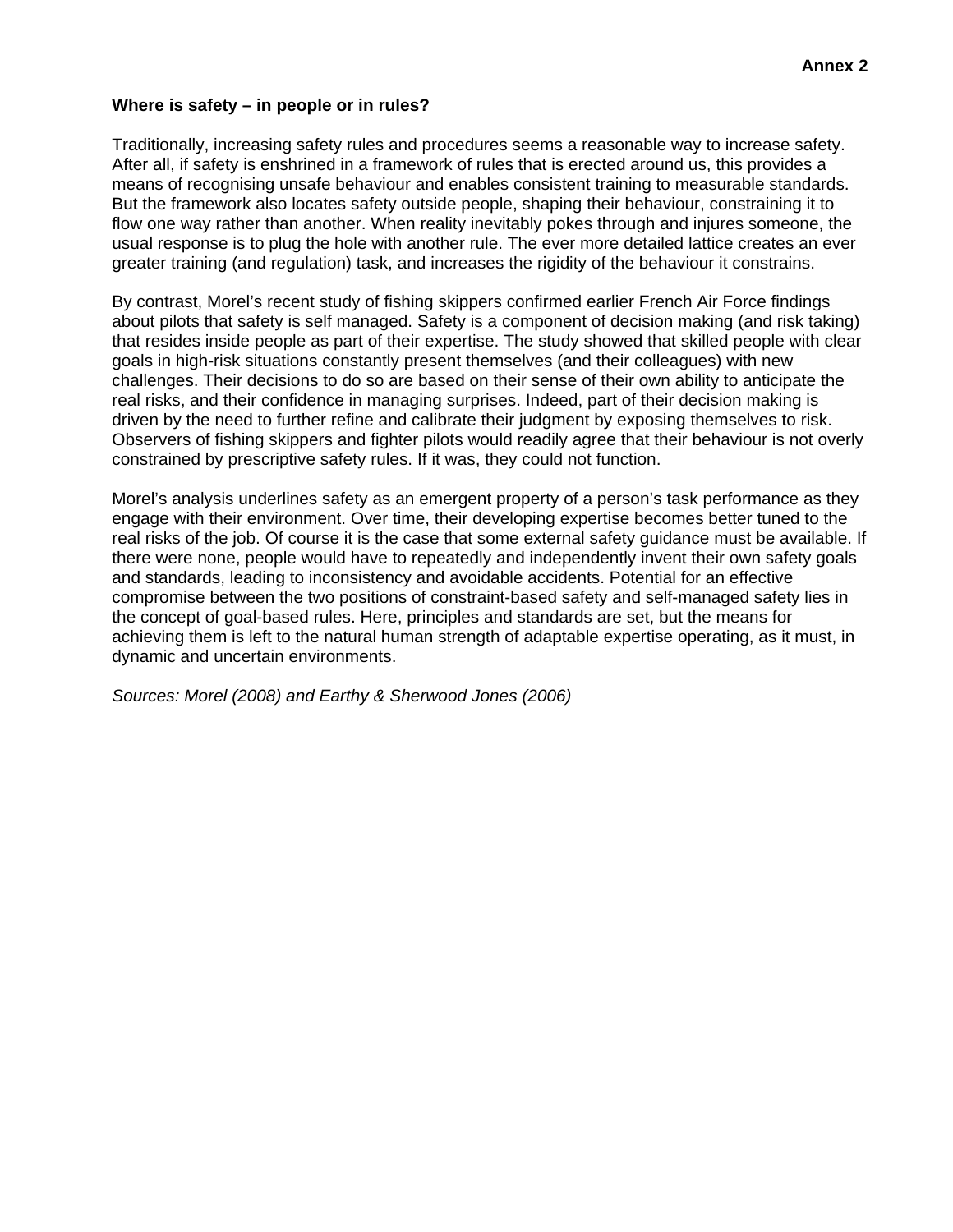#### **Steps towards a 'just culture'**

#### **Address corporate and legal issues**

- Need to obtain unambiguous boardroom commitment
- Need to create indemnity for incident reporters against legal proceedings this may require changes to existing legislation
- Need to separate reporting system staff from disciplinary staff

### **Design and integrate reporting system**

- Need to identify responsibilities and incident report investigators with domain expertise in safety, operations, management and HR
- Need to create a rapid, efficient reporting process that captures and yields useful information at the right level of detail
- Need to create clear, easily-accessible process that will be used and trusted
- Need to decide if new process will be integrated with current incident-reporting procedure
- Need to create investigative and assessment processes for deciding accountabilities and action

#### **Develop, promote and roll out reporting system**

- Need to identify and assign development resources
- Need to identify champion(s) and communications strategy
- Need to educate users
- Need to collect feedback from users
- Need to feed back useful results to users at all organizational levels including impact on production, efficiency, communication and cost benefits

*Derived from a document for which permission to reprint was given by the Global Aviation Information Network – GAIN Working Group E (2004)*